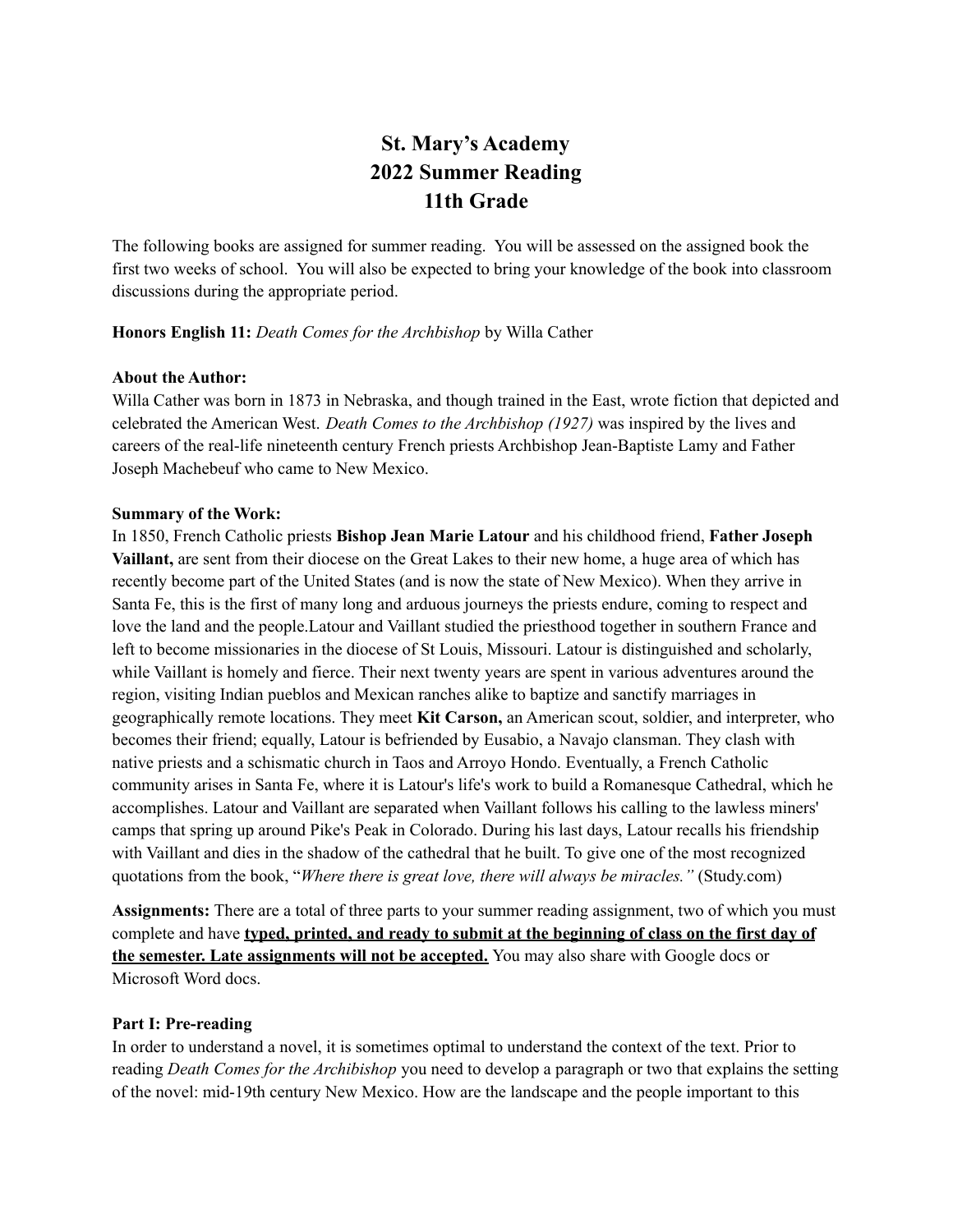fictional narrative? In a separate paragraph or two, explain who Kit Carson and Padre Martinez were and why Cather might have chosen to inject these real-life individuals into her work. (Remember that a paragraph should be a minimum of 5-8 well-developed sentences.)

## **Part II: Discussion Questions**

This novel deserves to be read *reflectively*. The questions are not designed to test you but to help you to locate and to understand characters, plot, settings, issues, and themes in the text. They do not normally have simple answers, nor is there always one answer.

- 1. The cardinals live in relative luxury. Give some examples. Why do you think the author stresses this point?
- 2. What are the various reasons that lead the Mexican priests to refuse to recognize the authority of Bishop Latour?
- 3. As he approaches the water, the Bishop sees "a boy driving a flock of white goats toward the stream." What religious significance might this vision have?
- 4. We have not yet encountered Father Vaillant, but clues are given to his character. Explain the different way in which he and Bishop Latour would explain the same miracle such as how the latter came to find water.
- 5. Describe Bishop Latour's relationship with his brother.
- 6. How does the Bishop justify his determination to help the Mexicans become good American citizens?
- 7. Why do the two men react so differently to the sound of "rifle-shots and blood-curdling yells without"?
- 8. Explain why Vaillant values the bell. Why does Latour value it?
- 9. What qualities does Señor Lujon admire in Father Gallegos? What qualities does he come to admire in Father Valliant?
- 10. Latour insists on sleeping not in the sacristy (which has "a damp, earthy smell") but "on the rock dunes, under the junipers." What does this indicate about him?
- 11. In the cloister garden Latour finds "two thin, half-dead peach trees." What do you think that these signify?
- 12. The narrator concludes, "So did they rid their rock of their tyrant, whom on the whole they had liked very well." Explain this rather paradoxical judgment.
- 13. Comment on the footnote that Cather adds in this chapter to explain the historical "dying pueblo of Pecos." What is the effect of the information it gives? Why do you think that she uses a footnote here and not in any of the other places where she adapts history to the needs of her story?
- 14. In what ways does Zeb Orchard's experience suggest the unbridgeable gap between the whites and the Native Americans?
- 15. Give details from the text of features of the relationship between Indians and their environment that Latour finds admirable.
- 16. Explain the significance of the Virgin Mary to the Mexican and Indian peoples, and to Father Latour.
- 17. There is a large gap in chronology between Books Eight and Nine. Why do you think that the author chose to deal with this period so briefly and in retrospect? Is this an effective choice in your opinion?